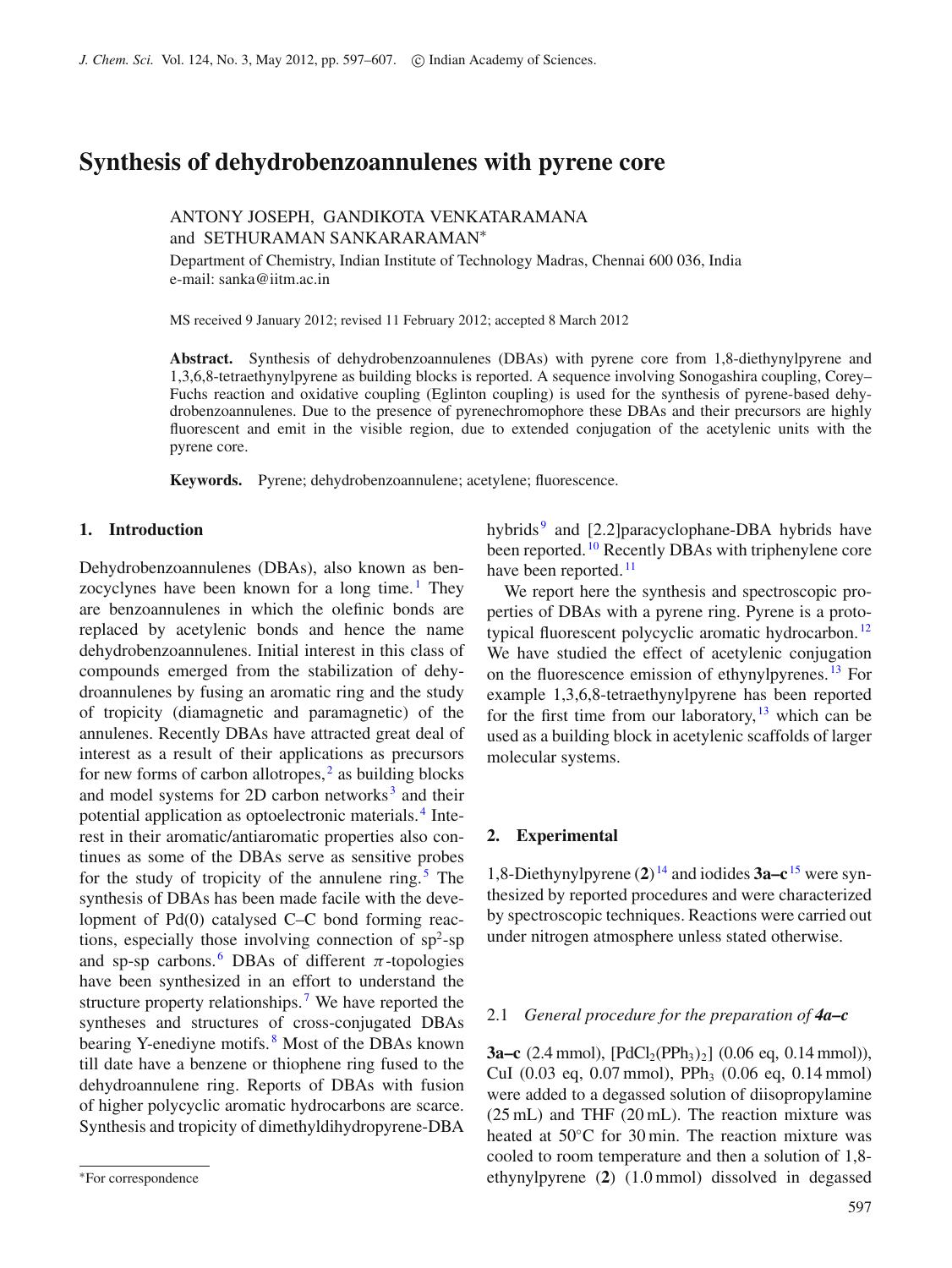THF was added drop-wise using a syringe. After complete addition, the mixture was heated at 50◦C. Reaction was monitored by TLC. After completion of the reaction, the mixture was cooled to room temperature and poured into ice cold 2 N HCl (25 mL). The reaction mixture was extracted with  $CH_2Cl_2$  (2 × 20 mL). The organic layer was further washed with brine solution and dried over anhydrous  $Na<sub>2</sub>SO<sub>4</sub>$  and evaporated the solvent under reduced pressure. Column chromatographic purification of the crude product on silica gel with hexane/dichloromethane as eluent furnished pure **4a–c**.

2.1a *1,8-Bis-((4,5-bis(decyloxy)-2-((trimethylsilyl) ethynyl)phenyl)ethynyl)pyrene (4a)*: Yield 22% (0.27 g, 0.20 mmol from 1.46 g, 2.40 mmol of **3a**), Waxy solid, IR (neat): 2961, 2922, 2853, 2372, 2339, 2147, 1507, 1465, 1260 cm<sup>−</sup>1; UV-Vis (CH2Cl2) λ *max* (log ε) 440 (4.60), 420 (4.63), 365 (4.27), 341 (4.46), 327 (4.45),  $275$  (4.67), 251 (4.92) nm; <sup>1</sup>H NMR (400 MHz, CDCl<sub>3</sub>)  $\delta = 8.89$  (s, 2H), 8.23 (d,  $J = 8.0$  Hz, 2H), 8.08 (d,  $J =$ 8.0 Hz, 2H), 7.99 (s, 2H), 7.14 (s, 2H), 4.01 (m, 8H), 1.8 (m, 8H), 1.27 (m, 56H), 0.85 (m, 12H), 0.31 (s, 18H); <sup>13</sup>C NMR (100 MHz, CDCl<sub>3</sub>): 149.2, 149.1, 131.1, 130.9, 129.7, 127.5, 126.5, 124.6, 123.9, 118.8, 118.5, 118.3, 116.3, 115.7, 103.9, 96.6, 94.4, 90.7, 68.9, 31.6, 29.3, 29.3, 29.2, 29.1, 29.0, 28.9, 28.8, 25.7, 25.6, 22.4, 13.8, 0.7; MALDI-TOF MS  $(C_{82}H_{114}O_4Si_2)$ :  $1218$  [M<sup>+</sup>].

2.1b *1,8-Bis-((4,5-bis(dodecyloxy)-2-((trimethylsilyl) ethynyl)phenyl)ethynyl)pyrene (4b)*: Yield 19% (0.25 g, 0.19 mmol from 1.60 g, 2.40 mmol of **3b**), waxy solid, IR (neat): 2960, 2922, 2853, 2372, 2340, 2147, 1594, 1507, 1465, 1260, 1021 cm<sup>−</sup>1; UV-Vis (CH2Cl2) λ *max* (log  $\varepsilon$ ) 440 (4.66), 420 (4.71), 366 (4.42), 342 (4.57), 327 (4.57), 275 (4.75), 242 (5.01) nm; 1H NMR  $(400 \text{ MHz}, \text{CDCl}_3)$   $\delta = 8.88$  (s, 2H), 8.13 (q,  $J =$ 8.0 Hz, 4H), 8.06 (s, 2H), 7.13 (s, 2H), 7.04 (s, 2H), 4.03 (m, 8H), 1.80 (m, 8H), 1.27 (m, 72H), 0.85 (m, 12H), 0.28 (s, 18H); <sup>13</sup>C NMR (100 MHz, CDCl<sub>3</sub>): 149.0, 148.9, 131.4, 130.9, 129.8, 127.6, 126.5, 124.7, 124.0, 118.7, 118.5, 118.2, 116.2, 115.5, 103.8, 96.6, 94.3, 90.7, 68.8, 68.9, 316, 29.5, 29.4, 29.3, 29.1, 28.9, 28.8, 25.7, 22.4, 13.8, 0.7; MALDI-TOF MS  $(C_{90}H_{130}O_4Si_2): 1330 [M^+]$ .

2.1c *1,8-Bis-((4,5-bis(hexadecyloxy)-2-((trimethylsilyl) ethynyl)phenyl)ethynyl)pyrene (4c)*: Yield 18% (0.25 g, 0.16 mmol from 1.87 g, 2.40 mmol of **3c**) waxy solid, IR (neat): 2959, 2922, 2853, 2373, 2340, 2275, 2147,

1595, 1507, 1465, 1260 cm<sup>−</sup>1; UV-Vis (CH2Cl2) λ *max* (log  $\varepsilon$ ) 440 (4.48), 422 (4.54), 365 (4.31), 341 (4.42), 328 (4.45), 295 (4.56), 275 (5.86) nm; 1H NMR  $(400 \text{ MHz}, \text{CDCl}_3)$   $\delta = 8.87$  (s, 2H), 8.12 (q, J = 8.0 Hz, 4H), 8.05 (s, 2H), 7.13 (s, 2H), 7.04 (s, 2H), 4.02 (m, 8H), 1.83 (m, 8H), 1.24 (m, 104H), 0.85 (m, 12H), 0.28 (s, 18H); <sup>13</sup>C NMR (100 MHz, CDCl<sub>3</sub>): 149.1, 148.9, 131.4, 131.0, 127.6, 126.5, 124.7, 124.0, 118.8, 118.6, 118.2, 116.3, 115.6, 103.9, 69.6, 94.4, 90.7, 69.0, 68.9, 31.6, 29.6, 29.5, 29.4, 29.4, 29.3, 29.2, 29.1, 28.9, 28.8, 25.7, 25.6, 22.4, 13.8, 0.1; MALDI-TOF MS  $(C_{106}H_{162}O_4Si_2)$ : 1578 [M<sup>+</sup>+Na].

# 2.2 *General procedure for the preparation of dehydrobenzoannulenes 1a–c*

A solution of **4a–c** (0.13 mmol) dissolved in degassed THF (15 mL) was treated with  $n-Bu<sub>4</sub>NF$  (0.1 eq.) and the resulting mixture was stirred at room temperature for 30 min. Progress of the reaction was monitored by TLC. After the reaction was complete the reaction mixture was transferred to another round bottom flask that contained  $Cu(OAc)_{2}H_{2}O$  (3 eq.) dissolved in 10 mL acetonitrile/pyridine (4:1) mixture. The reaction mixture was stirred at room temperature for 6–8 h. During this period a yellow precipitate appeared. The reaction mixture was neutralized with 5% aqueous HCl and extracted with dichloromethane (20 mL  $\times$ 2). The organic layer was washed with water (15 mL  $\times$  2), dried over  $Na<sub>2</sub>SO<sub>4</sub>$  and solvent was evaporated to dryness. Crude product was purified by column chromatography on silica gel using hexane and dichloromethane as eluent to yield **1a–c**.

2.2a *Dehydrobenzoannulene 1a*: Yield 20% (0.03 g, 0.03 mmol from 0.15 g, 0.13 mmol of **4a**), yellow colour solid, mp 67◦C, IR (neat): 2923, 2852, 2373, 2339, 1591, 1506, 1466, 1249, 1206 cm<sup>−</sup>1; UV-Vis (CH<sub>2</sub>Cl<sub>2</sub>)  $\lambda_{max}$  (log  $\varepsilon$ ) 450 (4.47), 425 (4.35), 410  $(4.45)$ , 370  $(5.25)$ , 307  $(4.80)$ , 295  $(4.70)$  nm; <sup>1</sup>H NMR  $(400 \text{ MHz}, \text{CDCl}_3)$   $\delta = 8.26$  (s, 2H), 8.10 (AB,  $J =$ 8.0 Hz, 4H), 8.05 (s, 2H), 7.06 (s, 4H), 3.97 (t, *J* = 4.0 Hz, 4H), 3.87 (t, *J* = 4.0 Hz, 4H), 1.80 (m, 8H), 1.24  $(m, 56H), 0.87$   $(m, 12H);$  <sup>13</sup>C NMR (100 MHz, CDCl<sub>3</sub>): 149.4, 148.7, 132.0, 130.6, 127.7, 127.3, 126.5, 124.1, 122.8, 118.3, 110.1, 117.0, 115.3, 97.1, 91.7, 82.9, 78.3, 69.1, 31.9, 29.7, 29.7, 29.6, 29.5, 29.4, 29.2, 26.0, 22.7, 14.1; MALDI-TOF MS  $(C_{76}H_{96}O_4)$ : 1074 [M<sup>+</sup>].

2.2b *Dehydrobenzoannulene 1b*: Yield 12% (0.02 g, 0.01 mmol from 0.16 g, 0.13 mmol of **4b**), yellow colour solid, mp 72–74◦C, IR (neat): 2960, 2922,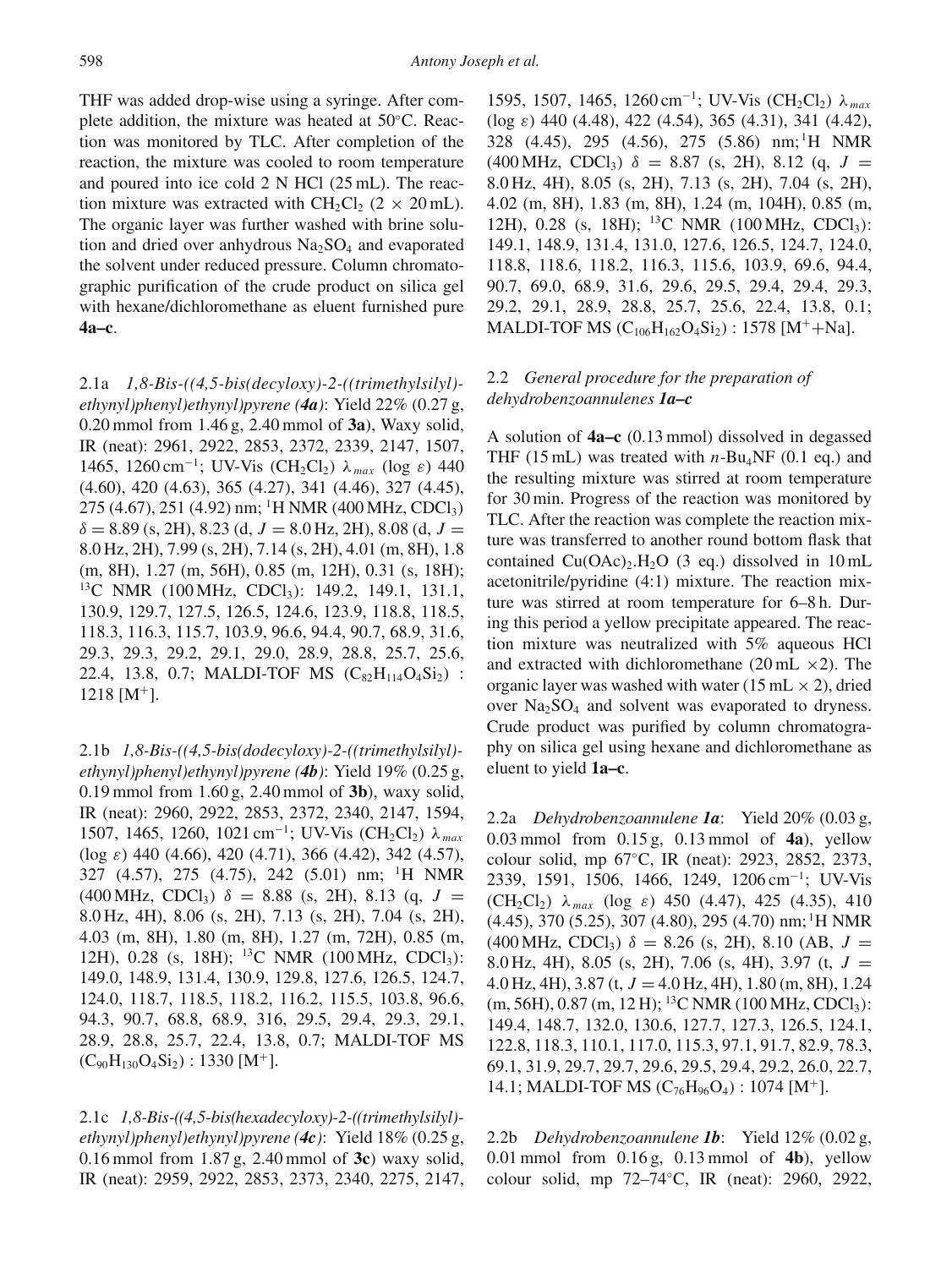2852, 2372, 2339, 1592, 1506, 1466, 1249, 1206 cm<sup>−</sup>1; UV-Vis (CH<sub>2</sub>Cl<sub>2</sub>)  $\lambda_{max}$  (log  $\varepsilon$ ) 450 (4.40), 425 (4.30), 410 (4.39), 371 (5.16), 307 (4.73), 295 (4.63) nm; <sup>1</sup>H NMR (400 MHz, CDCl<sub>3</sub>)  $\delta = 8.61$  (s, 2H), 8.32 (AB, *J* = 8.0 Hz, 4H), 8.26 (s, 2H), 4.09 (m, 8H), 1.90 (m, 8H), 1.25 (m, 72H), 0.86 (m, 12H); 13C NMR (100 MHz, CDCl3): 148.6, 148.2, 130.9, 130.3, 128.7, 126.8, 125.8, 123.9, 118.5, 117.6, 116.4, 115.8, 114.9, 93.4, 90.2, 82.2, 78.8, 68.3, 52.3, 30.9, 28.7, 28.6, 28.6, 28.5, 28.4, 28.3, 28.2, 28.1, 25.0, 21.6, 13.1; MALDI-TOF MS  $(C_{84}H_{112}O_4)$ : 1187 [M<sup>+</sup>].

2.2c *Dehydrobenzoannulene 1c*: Yield 8% (0.02 g, 0.01 mmol from 0.19 g, 0.13 mmol of **4c**), yellow colour solid, mp 74–76◦C, IR (neat): 2960, 2922, 2852, 2372, 2339, 1592, 1506, 1466, 1249, 1206 cm<sup>−</sup>1; UV-Vis  $(CH_2Cl_2)$   $\lambda_{max}$  (log  $\varepsilon$ ) 450 (4.25), 425 (4.16), 410 (4.25), 370 (5.01), 310 (4.55), 295 (4.49) nm; <sup>1</sup>H NMR (400 MHz, CDCl<sub>3</sub>)  $\delta = 8.59$  (s, 2H), 8.27 (q, *J* = 8.0 Hz, 4H), 8.20 (s, 2H), 7.25 (s, 2H), 7.33 (s, 2H), 4.04 (m, 8H), 1.85 (m, 8H), 1.19 (m, 104H), 0.78 (m, 12H); <sup>13</sup>C NMR (100 MHz, CDCl<sub>3</sub>): 149.9, 149.1, 132.4, 131.0, 127.9, 127.5, 126.9, 124.6, 123.3, 118.8, 118.5, 118.4, 117.2, 115.7, 97.3, 91.9, 83.2, 78.4, 69.4, 32.1, 29.9, 29.8, 29.6, 29.5, 29.3, 29.2, 26.2, 22.8, 14.3; MALDI-TOF MS  $(C_{100}H_{144}O_4)$ : 1408 [M<sup>+</sup>].

2.2d *1,8-Bis(2-formyl-5-t-butylphenylethynyl)pyrene (6)*: A Schlenk flask was charged with 2-bromo-4-*t*butylbenzaldehyde (**5**) (2.2 g, 9.2 mmol),  $Pd(PPh<sub>3</sub>)<sub>2</sub>Cl<sub>2</sub>$  $(0.26 \text{ g}, 0.37 \text{ mmol})$ , PPh<sub>3</sub>  $(0.19 \text{ g}, 0.8 \text{ mmol})$ , CuI  $(0.14 \text{ g}, 0.8 \text{ mmol})$  and degassed  $Et<sub>3</sub>N$  (50 mL). The mixture was stirred at room temperature (rt) for 15 min and solid 1,8-diethynylpyrene (**2**) (1.0 g, 4.0 mmol) was added. Stirring was continued at 55◦C for 3 h. The reaction mixture was cooled to room temperature and filtered. The filtrate was neutralized with 5% aqueous HCl and extracted with  $CH_2Cl_2$  (50 mL). The organic layer was washed with water  $(2 \times 30 \text{ mL})$  and dried over  $Na<sub>2</sub>SO<sub>4</sub>$  and then solvent was removed. The crude product was purified by column chromatography on silica gel using  $CH_2Cl_2$ -hexane (20:80 v/v) to yield 6 (1.92 g, 84%) as a yellow solid. Mp 228–230◦C, IR (neat):  $\nu$  2195 (C≡C), 1693 (C=O) cm<sup>-1</sup>, <sup>1</sup>H NMR  $(400 \text{ MHz}, \text{CDCl}_3)$ : δ 10.81 (s, 2H), 8.80 (s, 2H), 8.28 (AB quartet,  $J = 8.0$  Hz, 2H), 8.19 (AB quartet,  $J =$ 8.0 Hz, 2H), 8.12 (s, 2H), 7.97 (d, *J* = 8.0 Hz, 2H), 7.84 (d, *J* = 1.6 Hz, 2H), 7.57 (dd, *J* = 8.0, 1.6 Hz, 2H), 1.43 (s, 18H) ppm, <sup>13</sup>C NMR (100 MHz, CDCl<sub>3</sub>): δ 191.6, 158.2, 133.9, 132.2, 132.0, 130.6, 128.7, 128.5, 128.0, 126.9, 126.8, 126.6, 125.6, 124.4, 118.1, 94.8, 92.1, 35.6, 31.3 ppm, MS (70 eV, EI):  $m/z$  (%) = 570 (100) [M<sup>+</sup>], 277 (20).

2.2e *1,8-Bis((2-(2,2-dibromovinyl)-5-t-butylphenyl)*  $e^{th}$ ynyl)pyrene (7): To a solution of PPh<sub>3</sub> (1.84 g, 7.0 mmol) in dry CH<sub>2</sub>Cl<sub>2</sub> (35 mL) powdered zinc (0.5 g, 7.0 mmol) was added and cooled to  $0^{\circ}$ C. CBr<sub>4</sub> (2.33 g, 7.0 mmol) was added in small portions over 30 min. The reaction mixture was brought to rt and continued the stirring for 1 h. It was again cooled to  $0°C$ and **6** (0.5 g, 0.9 mmol) was added in small portions over 30 min. Stirring was continued at rt for 8 h. The reaction mixture was filtered and solvent was evaporated to dryness. The crude product was purified by column chromatography on a silica gel using hexane to yield  $7(0.66 \text{ g}, 85 \%)$  as a pale yellow solid. Mp 165<sup>°</sup>C (dec), IR (neat): ν 2210 (C≡C) cm<sup>-1</sup>,<sup>1</sup>H NMR (400 MHz, CDCl<sub>3</sub>):  $\delta$  8.79 (s, 2H), 8.22 (AB quartet,  $J = 7.84$  Hz, 2H), 8.14 (AB quartet,  $J = 8.08$  Hz, 2H), 8.08 (s, 2H), 8.06 (s, 2H), 7.81 (d, *J* = 8.3, 2H), 7.74 (d, *J* = 2.0 Hz, 2H), 7.45 (dd, *J* = 8.3, 2.0 Hz, 2H), 1.4 (s, 18H) ppm, <sup>13</sup>C NMR (100 MHz, CDCl<sub>3</sub>): δ 151.7, 135.9, 134.5, 131.9, 131.5, 130.6, 129.1, 128.1, 127.6, 126.8, 125.6, 124.9, 124.2, 122.6, 118.3, 94.0, 93.6, 91.1, 34.8, 31.1 ppm, MS (70 eV, EI):  $m/z$  (%) = 878 (13), 880 (52), 882 (80), 884 (52), 886 (13) [Br isotope peaks,  $M^+$ ], 800 (20), 802 (60), 804 (60), 806 (20) [M+-Br], 720 (10), 722 (20), 724 (10) [M+-2Br].

2.2f *1,8-Bis((2-ethynyl-5-t-butylphenyl)ethynyl)pyrene (8)*: An oven dried Schlenk flask was charged with **7** (0.4 g, 0.45 mmol) and dry hexane/toluene (2:1 v/v, 30 mL) and cooled to −50◦C. *n*-BuLi (1.6 M in hexane, 2.26 mL, 3.63 mmol) was added with stirring. After stirring at  $-50^{\circ}$ C for 30 min the reaction was complete. It was quenched with saturated NH<sub>4</sub>Cl at  $-50^{\circ}$ C extracted with CH<sub>2</sub>Cl<sub>2</sub> (30 mL). The organic layer was washed with water  $(2 \times 40 \text{ mL})$ , dried over Na<sub>2</sub>SO<sub>4</sub> and then solvent was evaporated to dryness. The crude product was purified by column chromatography on silica gel using hexane to yield **8** (0.22 g, 85%) as a pale yellow solid. Mp 178–180◦C (dec), IR (neat): ν 2200 (C≡C) cm<sup>−</sup>1, UV-Vis (CH<sub>2</sub>Cl<sub>2</sub>):  $\lambda_{max}$  (log  $\varepsilon$ ) 432 (4.72), 408 (4.72), 332  $(4.89)$ , 316  $(4.72)$ , 231  $(5.01)$  nm, <sup>1</sup>H NMR  $(400$  MHz, CDCl<sub>3</sub>):  $\delta$  9.00 (s, 2H), 8.23 (AB quartet,  $J = 8.0$  Hz, 2H), 8.13 (AB quartet, *J* = 8.0 Hz, 2H), 8.05 (s, 2H), 7.66 (d, *J* = 2.4 Hz, 2H), 7.65 (d, *J* = 7.6 Hz, 2H), 7.0 (dd, *J* = 8.2, 2.0 Hz, 2H), 3.55 (s, 2H), 1.39 (s, 18H) ppm, <sup>13</sup>C NMR (100 MHz, CDCl<sub>3</sub>): δ 151.6, 132.0, 131.7, 131.4, 129.9, 129.8, 127.9, 126.8, 126.1,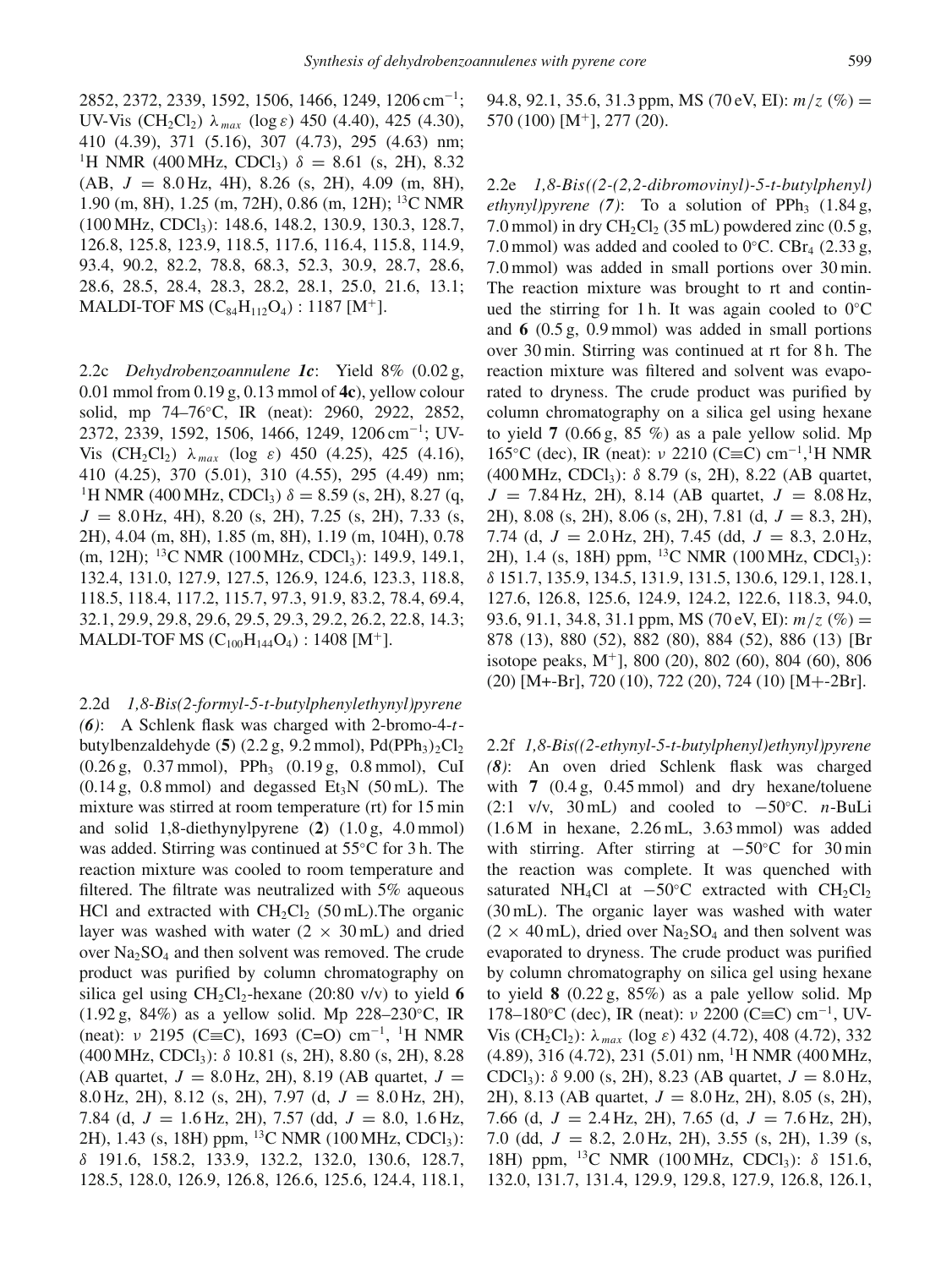125.0, 124.1, 123.6, 118.6, 94.1, 92.0, 83.4, 80.8, 34.8, 31.0 ppm.

2.2g *Dehydrobenzoannulene 1d*: Cu(OAc)<sub>2</sub>.H<sub>2</sub>O (0.14 g, 0.72 mmol) was dissolved in a mixture of acetonitrile and pyridine  $(4:1 \text{ v/v}, 7.5 \text{ mL})$  and **8**  $(0.1 \text{ g},$ 0.2 mmol) was added. The reaction mixture was stirred at rt for 4 h. and then neutralized with 5% aqueous HCl followed by extraction with  $CH_2Cl_2$  (20 mL). The organic layer was washed with water (30 mL), dried over Na<sub>2</sub>SO<sub>4</sub> and solvent was evaporated to dryness. The crude product was purified by column chromatography on silica gel using hexane to yield **1d** (0.055 g, 55%) as a yellow solid. Mp > 290°C, UV-Vis (CH<sub>2</sub>Cl<sub>2</sub>): λ *max* (log ε) 440 (4.74), 414 (4.54), 401 (4.46), 353 (5.25), 304 (4.96) nm, IR (neat):  $\nu$  2180 (C≡C) cm<sup>-1</sup>, <sup>1</sup>H NMR (400 MHz, CDCl<sub>3</sub>):  $\delta$  8.87 (s, 2H), 8.31 (AB quartet,  $J = 8.0$  Hz, 2H), 8.24 (AB quartet,  $J = 8.0$  Hz, 2H), 8.20 (s, 2H), 7.88 (d,  $J = 8.4$  Hz, 2H), 7.86 (d, *J* = 1.9 Hz, 2H), 7.49 (dd, *J* = 8.4, 1.9 Hz, 2H), 1.43 (s, 18H) ppm, 13C NMR (100 MHz, CDCl3): δ 152.5, 135.5, 132.8, 131.3, 129.2, 128.1, 127.8, 127.2, 125.4, 125.1, 124.6, 123.4, 121.5, 118.4, 97.4, 92.7, 82.9, 79.1, 35.1, 31.1 ppm, MS (70 eV, EI):  $m/z$  (%) = 560 (100) [M<sup>+</sup>], HRMS: Calcd. for C<sub>44</sub>H<sub>34</sub> 560.25043; found 560.24924.

2.2h *1,3,6,8-Tetrakis((2-ethynylphenyl)ethynyl)pyrene (14)*: A red solution of **13** (0.5 g, 0.5 mmol) in degassed THF  $(25 \text{ mL})$  was treated with *n*-Bu<sub>4</sub>NF (0.013 g, 0.05 mmol) and the resulting mixture was stirred at rt for 15 min. The reaction mixture was then poured into ice cold water (100 mL) and the red colour solid was filtered and repeatedly washed with water  $(2 \times 100 \text{ mL})$  and dried. Due to its poor solubility NMR of **14** could not be obtained. Yield: 0.33 g (95%), IR (neat): ν 2196 (C≡C) cm<sup>−</sup>1, MALDI-TOF MS: *m*/*z* 698  $[C_{56}H_{26}, M^+]$ .

2.2i *Bis-dehydrobenzoannulene* 9: Cu(OAc)<sub>2</sub>.H<sub>2</sub>O (0.23 g, 1.15 mmol) was dissolved in a mixture of pyridine and ether (3:1 v/v, 100 mL). Compound **14** (0.1 g, 0.15 mmol) was finely suspended in 20 mL of pyridine/ether (3:1 v/v) and added to the reaction mixture using a dropping funnel over 3 h with continuous stirring at rt. After complete addition, the reaction mixture was stirred at rt for 24 h. The red solid precipitated during course of the reaction was filtered and washed with dil HCl (50 mL). The solid obtained was completely insoluble and hence solution characterization could not be done. DBA **9** (0.10 g, 10%), IR (neat): ν 2185 (ν C≡C) cm-1, MALDI-TOF MS :*m*/*z* = 694 [M+, C<sub>56</sub>H<sub>22</sub>], 1388 (2M<sup>+</sup>,  $\pi$ -dimer).

2.2j *1,3,6,8-Tetrakis(2-formyl-5-t-butylphenylethynyl) pyrene (14)*: A mixture of **5** (0.40 g, 1.67 mmol), Pd(PPh<sub>3</sub>)<sub>4</sub> (0.077 g, 0.067 mmol), CuI (0.025 g, 0.13 mmol) and  $Et_3N$  (8.0 mL) was stirred at room temperature for 15 min. 1,3,6,8-tetraethynylpyrene (**12**) (0.1 g, 0.33 mmol) was added and stirring was continued at 50◦C for 4 h during which the reaction mixture turned orange red. Solvent was removed under reduced pressure and the crude product was purified by column chromatography on silica gel and eluted with a mixture of  $CH_2Cl_2$  and hexane (1:2 v/v) to yield tetraaldehyde **15** (0.25 g, 81%) as an orange red fluorescent solid. Mp 210◦C (dec), IR (neat):  $\nu$  1683 (C=O), 2190 (C≡C) cm<sup>-1</sup>, <sup>1</sup>H NMR (400 MHz, CDCl3): δ 10.77 (s, 4H), 8.78 (s, 4H), 8.52 (s, 2H), 7.92 (d,  $J = 8.4$ , 4H), 7.85 (d,  $J = 1.6$  Hz, 4H), 7.56 (dd,  $J = 8.4$ , 1.6 Hz, 4H) 1.45 (s, 36 H) ppm, <sup>13</sup>C NMR (100 MHz, CDCl<sub>3</sub>): δ 190.5, 158.0, 135.3, 134.2, 132.3, 130.0, 129.7, 128.5, 127.8, 126.6, 125.8, 118.8, 93.3, 92.9, 35.4, 31.0 ppm, MS (70 eV, EI): m/z  $(\%) = 938 (35\%) [M^+]$ , 920 (40), 882 (95), 854 (100), 826 (90).

2.2k *1,3,6,8-Tetrakis((2-(2,2-dibromovinyl)-5-t-butylphenyl)ethynyl)pyrene (16)*: A mixture of **15** (1.0 g, 1.0 mmol), CBr<sub>4</sub> (5.67 g, 17.0 mmol) and PPh<sub>3</sub> (4.5 g, 17.0 mmol) in 60 mL of benzene was refluxed for 8 h. The reaction mixture was brought to room temperature and filtered and the filtrate was passed through a short pad of silica gel using benzene as an eluent. Solvent was evaporated to dryness and the solid obtained was washed with excess of acetone to get pure **16** (0.9 g, 55%) as an orange red solid. Mp 262◦C (dec), IR (neat): ν 2195 (C≡C) cm<sup>-1</sup>, UV-Vis (CH<sub>2</sub>Cl<sub>2</sub>): λ<sub>max</sub> (log  $\varepsilon$ ) 482 (4.81), 453 (4.69), 353 (4.92) 250 (5.01) nm, <sup>1</sup>H NMR (400 MHz, CDCl<sub>3</sub>): δ 8.79 (s, 4H), 8.47 (s, 2H), 8.07 (s, 4H), 7.80 (d, *J* = 8.3 Hz, 4H), 7.75 (d, *J* = 1.9 Hz, 4H), 7.47 (dd, *J* = 8.3, 1.9 Hz, 4H), 1.41 (s, 36H) ppm, 13C NMR (100 MHz, CDCl3): δ 151.9, 136.0, 134.9, 134.0, 132.7, 132.1, 129.4, 128.0, 127.5, 125.9, 122.5, 119.1, 94.9, 92.7, 91.4, 34.9, 31.2 ppm.

2.2l *1,3,6,8-Tetrakis((2,6-bis(2,2-dibromovinyl)-4-tbutylphenyl)ethynyl)pyrene(19)*: To a solution of PPh<sub>3</sub>  $(2.4 g, 9.14 mmol)$  in dry  $CH<sub>2</sub>Cl<sub>2</sub> (50 mL)$  powdered zinc (0.6 g, 9.14 mmol) was added and the mixture was cooled to  $0^{\circ}$ C. CBr<sub>4</sub> (3.03 g, 9.14 mmol) was added portion-wise over 30 min. The reaction mixture was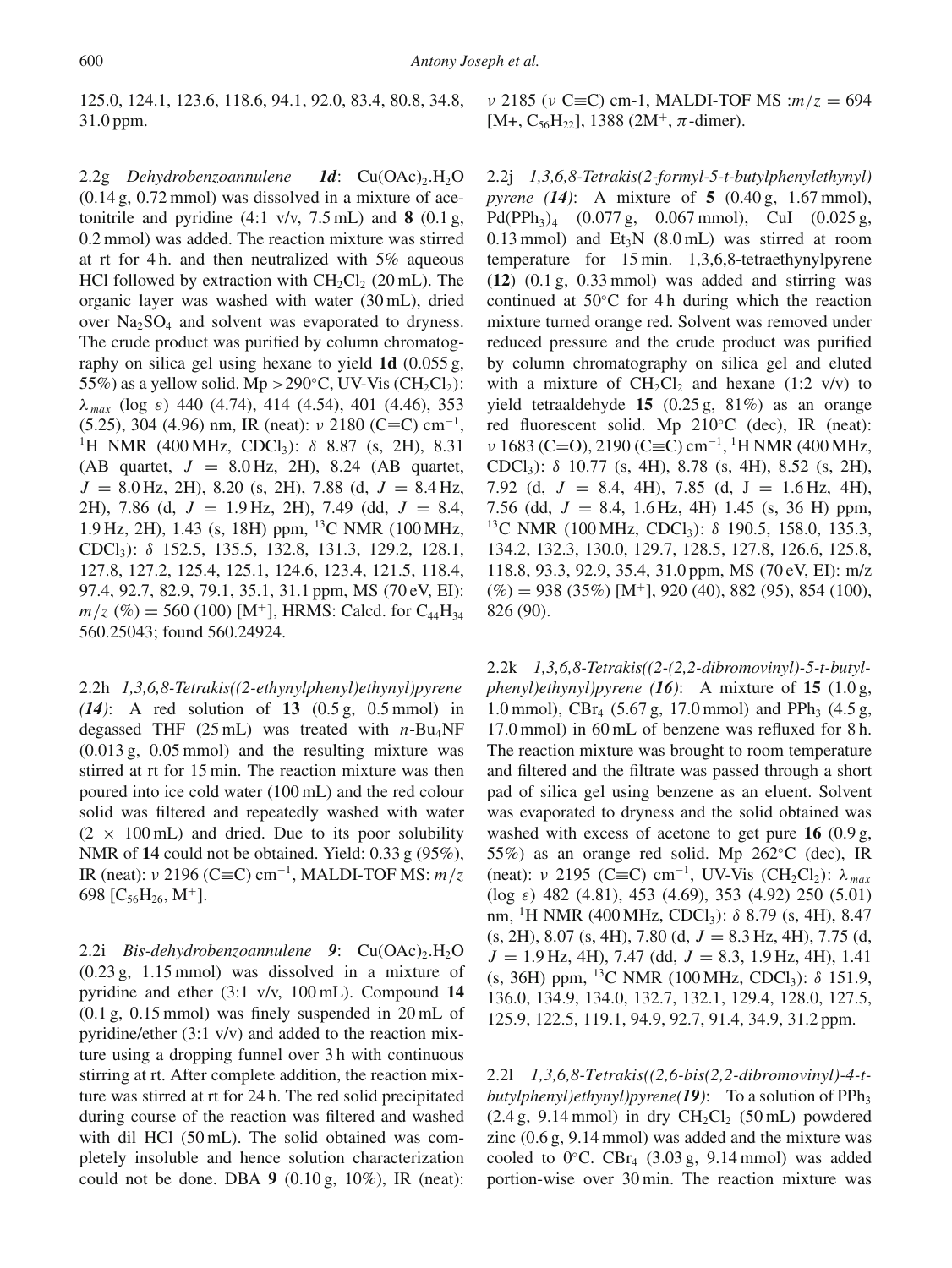brought to rt and stirring was continued for 1 h. It was cooled to 0◦C and **18** (0.3 g, 0.3 mmol) was added portion-wise over 30 min. Stirring was continued at rt for 12 h. Reaction mixture was filtered and then solvent was evaporated to dryness. The crude product was purified by column chromatography on silica gel using THF/hexane (5:95, v/v) as eluent to yield **19** as a red solid. Yield 60%; Mp: 245 °C (decomp), IR (neat):  $\nu$ 2220 (C≡C) cm<sup>-1</sup>, UV-Vis (CH<sub>2</sub>Cl<sub>2</sub>):  $\lambda_{max}$  (log ε) 460 (4.94), 360 (5.10), 254 (5.44) nm, 1H NMR (400 MHz, CDCl<sub>3</sub>):  $\delta$  8.81 (s, 4H), 8.48 (s, 2H), 8.07 (s, 8H), 7.85 (s, 8H), 1.40 (s, 36H) ppm, 13C NMR (100 MHz, CDCl<sub>3</sub>): δ 151.4, 137.6, 136.1, 134.1, 131.9, 128.0, 127.5, 125.9, 124.0, 118.8, 98.3, 92.6, 92.2, 35.2, 31.0 ppm.

#### **3. Results and discussion**

The structures of the DBAs (**1a–d**) with pyrene core, derived from 1,8-diethynylpyrene (**2**), are shown in scheme [1.](#page-4-0) DBAs **1a–c** with long alkoxy chains were expected to exhibit discotic liquid crystalline behaviour  $16$  and hence were investigated.

#### 3.1 *Synthesis of DBA 1a–c*

Synthesis of DBAs (**1a–c**) bearing dialkoxy groups was accomplished by the Sonogashira coupling of **2** with **3a–c** to yield **4a–c**. Iodides **3a–c** were sluggish to undergo Sonogashira coupling and under the reaction conditions **2** polymerized to yield an insoluble red polymer which reduced the yields of the desired product **4a–c**. *In situ* deprotection of the silyl group in **4a–c**

<span id="page-4-0"></span>

**Scheme 1.** Structure of DBAs (**1a–d**) synthesized from 1,8-diethynylpyrene (**2**)(systematic numbering of the pyrene ring is shown).

followed by oxidative coupling of the resulting terminal acetylenes using  $Cu(OAc)$ , and pyridine was carried out in one-pot to yield DBAs **1a–c** (scheme [2\)](#page-5-0).

#### 3.2 *Synthesis of DBA 1d*

Synthesis of **1d** bearing *tert*-butyl group was accomplished following a slightly different route. Sonogashira coupling of diyne **2** with 2-bromo-4-*t*butylbenzaldehyde (**5**) under standard conditions proceeded smoothly and gave the desired dialdeyhde **6** in 84% yield as an yellow fluorescent solid (scheme [3\)](#page-5-1). In comparison to **3a–c** bromoaldehyde **5** underwent coupling in a facile manner and polymerization of **2** under these conditions was minimum and the desired coupling product was obtained in good yield. The aldehyde protons in **6** appeared as a singlet at  $\delta$  10.81 ppm in the 1H NMR spectrum. Dialdehyde **6** was converted to *bis*dibromovinyl derivative **7** by treating with  $CBr_4$ ,  $Ph_3P$ and Zn in DCM in 85% yield. The vinylic protons in **7** appeared as a singlet at  $\delta$  8.06 ppm in the <sup>1</sup>H NMR spectrum. Treatment of **7** with LDA in THF yielded the desired terminal acetylene **8** only in 10% yield. However, treatment of **7** directly with *n*-BuLi in a mixture of hexane and toluene at −50◦C yielded diacetylene **8** in 85% as a pale yellow solid. The acetylenic protons appeared as a singlet at  $\delta$  3.55 ppm in the <sup>1</sup>H NMR spectrum of **8**. Oxidative cyclization of **8** using  $Cu(OAc)<sub>2</sub>$ and pyridine gave DBA **1d** in good yield as a yellow solid (scheme [3\)](#page-5-1).

Pyrene protons, namely H-4/5 and H-9/10 appeared as singlets in **4a–c**, **8** and **1a–d**. Peripheral protons H-4/5 in DBAs **1a–d** were deshielded by about 0.15 to 0.22 ppm when compared to the corresponding open precursors **4a–c** and **8**, respectively. Intraannular protons H-9/10 in **1a–d** were shielded by about 0.13 to 0.26 ppm when compared to that in **4a–c** and **8**, respectively. Similarly, peripheral protons on the phenyl rings, namely Ha and Hb (scheme [1\)](#page-4-0), were deshielded in DBAs **1a–d** compared to those in open precursors **4a–c** and **8**. (table [1\)](#page-6-0). These observations are consistent with **1a–d** being a closed loop of  $\pi$ –electrons in comparison to **4a–c** and **8**. Compounds **1a–d** can be considered either as a dehydrobenzo[22]annulene or a dehydrobenzo[18]- annulene, depending upon how the  $\pi$ -electrons are counted on the pyrene ring.

While **1d** is a high melting solid, compounds **1a–c** are low melting due to the presence of long flexible alkoxy chains. In fact, **1b** and **1c** are waxy solids. Structures **1a–c** are isosceles trapezoid shaped that possess a planar pyrene ring that is part of the rigid DBA ring bearing long alkoxy chains. It was expected that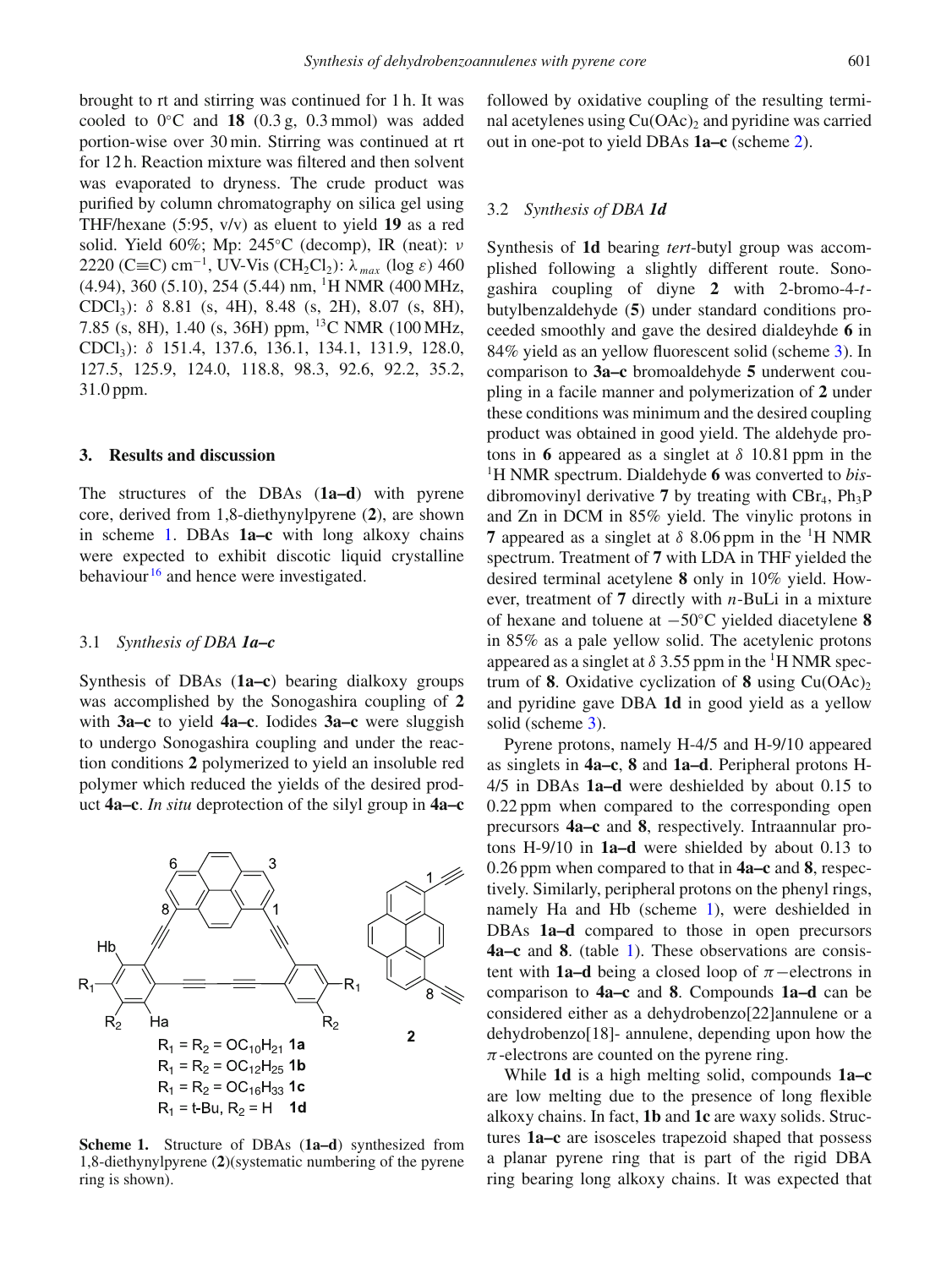<span id="page-5-0"></span>

**Scheme 2.** Synthesis of DBAs **1a–c**. Reagents and reaction conditions: (**a**) Pd(PPh3)2Cl2, Ph3P, CuI, *i*-Pr3N, 50◦C, 4–6 h, **4a** 22%, **4b** 19%, **4c** 18%; (**b**) TBAF, THF, rt, 1h; (**c**) Cu(OAc)2, py, CH3CN, rt, 12 h, **1a** 10%, **1b** 8%, **1c** 8%.

<span id="page-5-1"></span>

**Scheme 3.** Synthesis of DBA **1d**. Reagents and reaction conditions: (**a**) 2-bromo-4-*t*butylbenzaldehyde (5), Pd(PPh<sub>3</sub>)<sub>2</sub>Cl<sub>2</sub>, Ph<sub>3</sub>P, CuI, Et<sub>3</sub>N, 55°C, 3 h, 84%; (**b**) CBr<sub>4</sub>, Ph<sub>3</sub>P, Zn, CH2Cl2, rt, 8 h, 85%; (**c**) *n*-BuLi, hexane/toluene, –50◦C, 30 min, 85%; (**d**) Cu(OAc)2, py, CH3CN, rt, 4 h, 55%.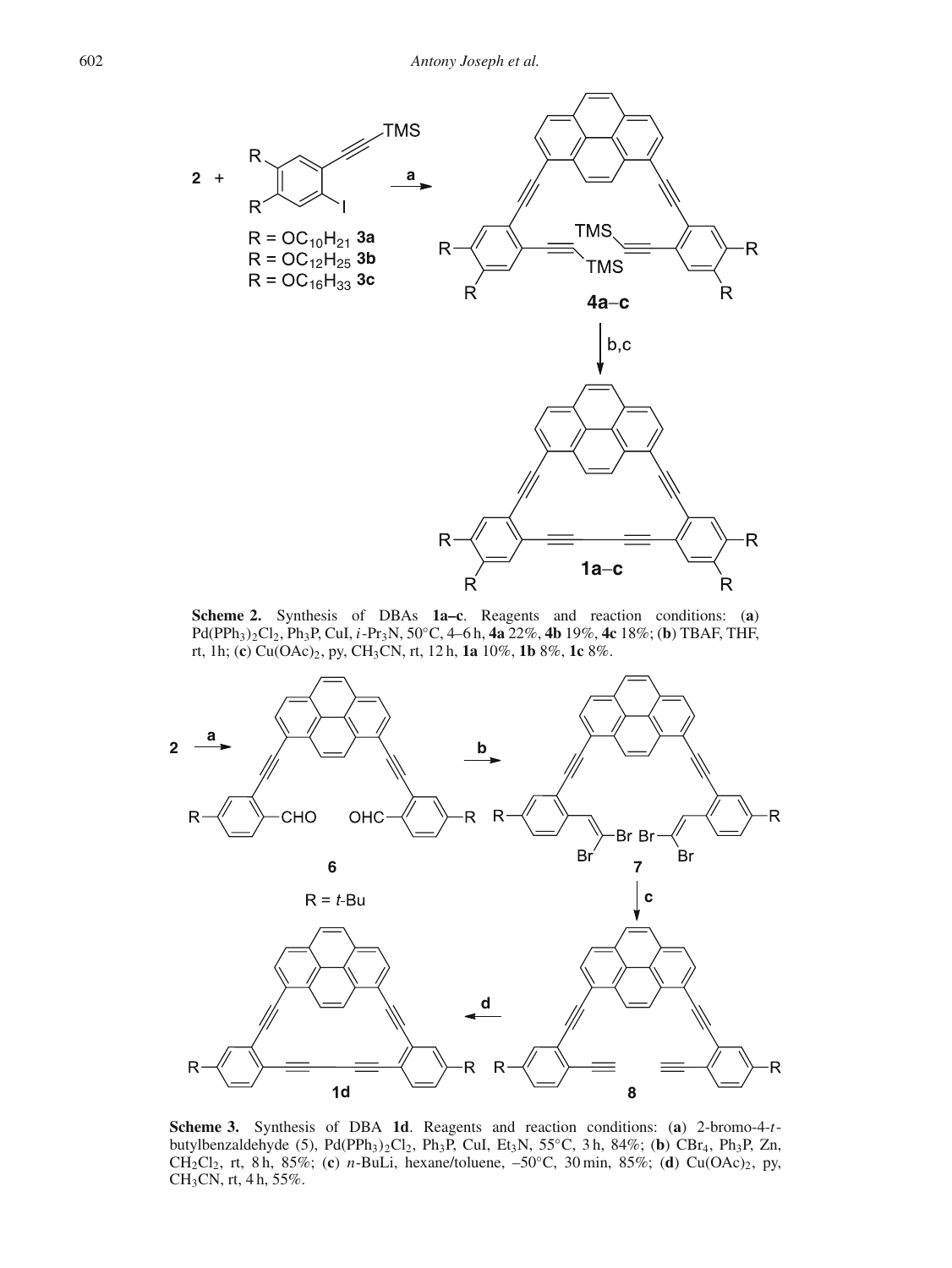<span id="page-6-0"></span>**Table 1.** Comparison of chemical shift  $(\delta_H)$  values of various protons of DBAs (**1a–d**) with their open precursors (**4a–c** and **8**).

| H4/5 8.06 8.02 8.26 8.06 8.28 8.06 8.20 8.05                                                                                                          | - 8 |
|-------------------------------------------------------------------------------------------------------------------------------------------------------|-----|
| H9/10 8.28 8.93 8.62 8.88 8.66 8.87 8.87 9.0<br>7.06 7.09 7.30 7.05 7.32 7.04 7.88 7.65<br>Ha <b>Ha</b><br>Hb 7.07 7.17 7.37 7.14 7.40 7.13 7.86 7.66 |     |

such structural elements might impart discotic liquid crystalline properties to **1a–c**. For example triphenylene derivatives bearing multiple long alkoxy chains are known to exhibit discotic liquid crystalline behaviour. [14](#page-10-13) However, examination of **1a–c** using a polarizing optical microscope under both heating and cooling cycles did not exhibit any liquid crystalline state. These low melting solids melted to a clear liquid state on heating and turned to a cloudy pasty mass on cooling.

# 3.3 *Attempted synthesis of multiply bridged dehydrobenzoannulenes with pyrene core*

Having accomplished the synthesis of DBAs **1a–d** we investigated the synthesis of multiply bridged DBAs **9–11** (scheme [4\)](#page-6-1). It was envisaged that 1,3,6,8 tetraethynylpyrene (**12**) could serve as the building block for the synthesis of DBAs **9–11**.

### 3.4 *Synthesis of DBAs 9-11*

Precursor **13**, whose synthesis has been described from our laboratory, [17](#page-10-16) was used for the synthesis of **9**. Treatment of 13 with *n*-Bu<sub>4</sub>NF in THF yielded octaacetylene **14** in near quantitative yield as a red insoluble

solid (scheme [5\)](#page-7-0). It was characterized by MALDI-TOF MS which showed the molecular ion peak  $(M<sup>+</sup>)$  at m/z 698. It was immediately subjected to oxidative cyclization under high dilution conditions using  $Cu(OAc)_{2}$ and pyridine in ether gave **9** as a red solid, albeit in poor yield. The solid was completely insoluble in all the common organic solvents which hampered its characterization in solution. However, MALDI-TOF MS clearly showed the molecular ion peak at m/z 694 along with another peak at m/z 1388, presumably due to the  $\pi$ -dimer of **9**.

In an effort to make a more soluble derivative of **9**, target **10** was chosen with tertiarybutyl groups substituted around the periphery. Sonogashira coupling of 2-bromo-4-*t*-butylbenzaldehyde **5** with 1,3,6,8 tetraethynylpyrene (**12**) gave the corresponding tetra coupled product **15** in 81% yield as an orange red fluorescent solid (scheme [6\)](#page-8-0). The aldehyde protons appeared as a singlet at  $\delta$  10.77 ppm and the pyrene protons appeared as two singlet at  $\delta$  8.78 ppm (H-4/5/9/10) and 8.52 ppm (H-2/7) in the integration ratio of 2:2:1, respectively, which is consistent with the symmetry of the 1,3,6,8-tetra substituted derivative of pyrene. We have demonstrated earlier the successful utilization of Corey–Fuchs reaction for the conversion of polyaldehydes to the corresponding terminal alkynes in the

<span id="page-6-1"></span>

**Scheme 4.** Structure of multiply bridged DBAs **9–11** and 1,3,6,8-tetraethynylpyrene **12**.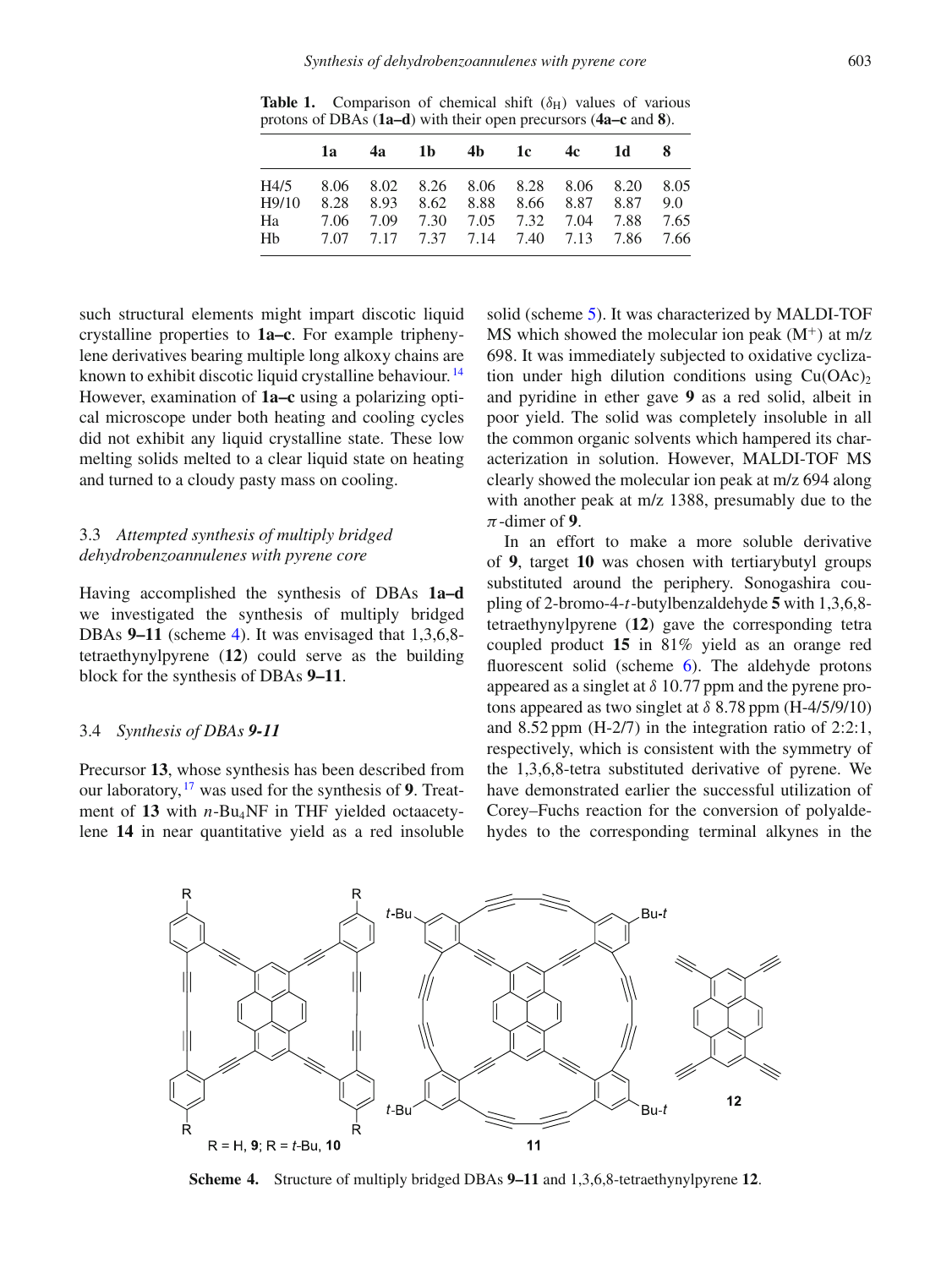<span id="page-7-0"></span>

**Scheme 5.** Synthesis of DBA **9**. Reagents and reaction conditions: (**a**) *n*-Bu4NF, THF, rt, 15 min, 95%; (**b**) Cu(OAc)2, py, ether, rt, 24 h, 10%.

synthesis of polyalkynes.  $18$  In our experience the use of Bestmann–Ohira reagent, namely dimethyl (1-azo-2 oxopropyl)phosphonate, for the conversion of polyaldehydes to polyalkynes gave only poor yields. Therefore, we used Corey–Fuchs methodology in the present study for the conversion of polyaldehyde precursors to poly terminal alkynes. Tetraaldehyde **15** was readily converted to the corresponding tetrakis(dibromovinyl) derivative 16 using  $CBr_4$ , and  $Ph_3P$  in 55% yield. The vinylic protons appeared as a singlet at  $\delta$  8.07 along with two singlets due to the pyrene protons at 8.79 and 8.47 ppm in the 1H NMR spectrum of **16**. Efforts to convert the octabromo derivative **16** to the corresponding tetraalkyne **17** failed. Part of the problem was the poor solubility of **16**, especially at low temperatures. The reaction was tried with LDA and *n*-BuLi using

various solvents and reaction conditions. All these attempts gave a fairly complicated mixture of products along with **17** due to incomplete elimination. Isolation of pure **17** from the mixture proved impractical.

In a similar manner we attempted the synthesis of the precursor to **20** from the readily available octaaldehyde derivative **18** which could be easily prepared in good yields from the Sonogashira coupling of **12** and 2-bromo-5-*t*-butylisophthalaldehyde (**21**), as described by our group earlier.<sup>[15](#page-10-14)</sup> The octakis(dibromovinyl) derivative **19** was obtained from octaaldehyde **18** in 60% yield as a red solid using  $CBr_4$  (scheme [7\)](#page-9-0). The symmetrical tetra substitution pattern on the pyrene was confirmed by the observation of two singlets for the pyrene protons at  $\delta$  8.79 and 8.47 ppm in the 2:1 ratio in the 1H NMR spectrum of **19**. Once again, attempts to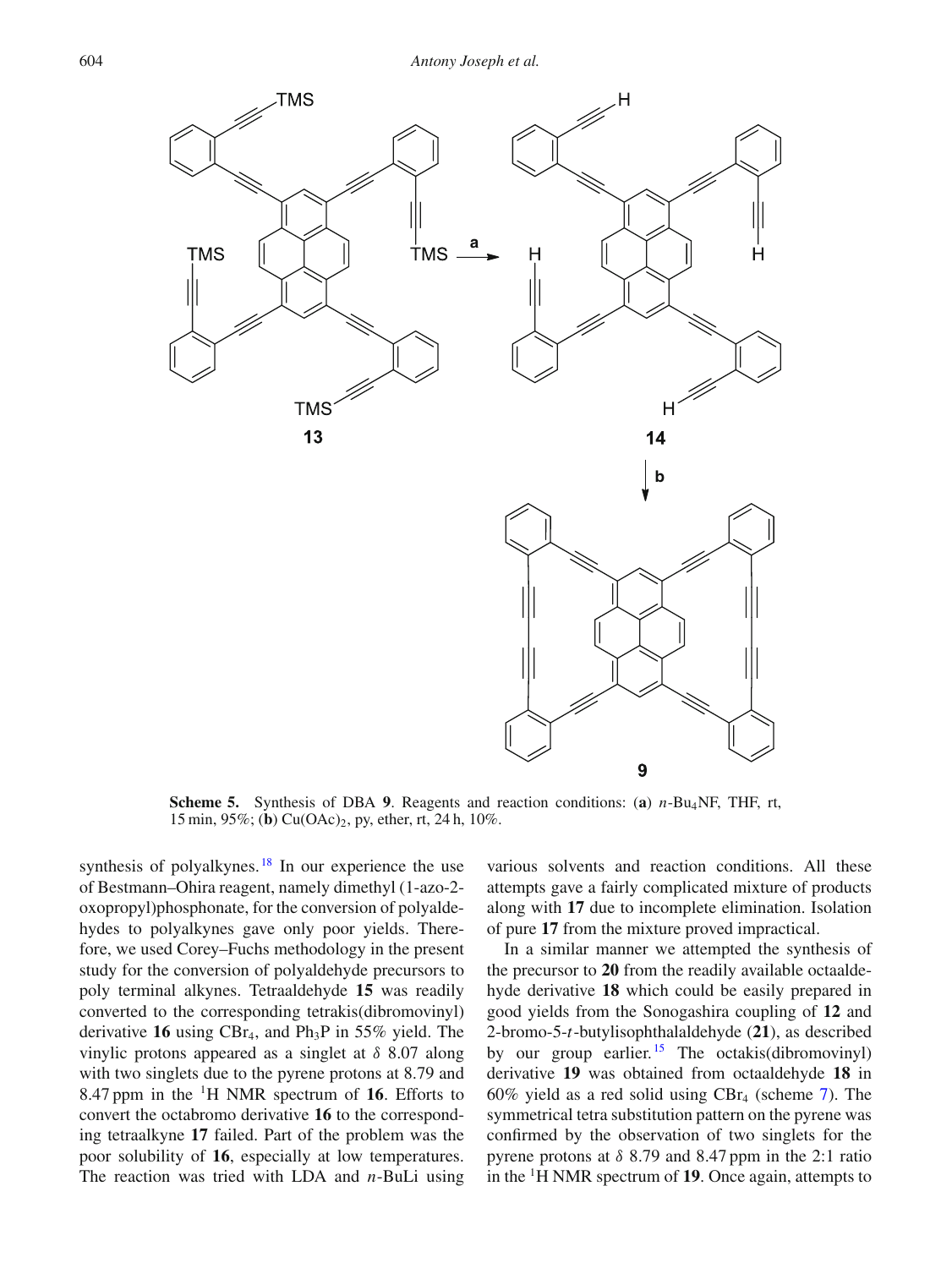<span id="page-8-0"></span>

**Scheme 6.** Attempted synthesis of precursor **17** to DBA **10**. Reagents and reaction conditions: (**a**) 2-bromo-4-*t*-butylbenzaldehyde (**5**), Pd(PPh<sub>3</sub>)<sub>4</sub>, CuI, Et<sub>3</sub>N, 50°C, 4 h, 81%; (**b**) CBr<sub>4</sub>, Ph3P, benzene, reflux, 18 h, 55%; (**c**) *n*-BuLi, hexane/toluene, –50◦C, 1 h; (**d**) LDA, THF –78◦C, 30 min; (**e**) LDA, toluene/hexane, –50◦C, 1 h.

convert **19** to **20** under various conditions failed. Therefore, the synthesis of targets **10** and **11** could not be accomplished using the present approach. DBA **11** is not a planar molecule. It must be emphasized that the challenge in the synthesis of target **11** is due to highly strained bowl-shaped structure of this molecule. Nevertheless, an attempt has been made to synthesize **11** that is described in this report.

# 3.5 *Absorption and fluorescence emission spectra of DBAs and their precursors*

Absorption spectrum of **2** showed vibrational fine structure that is typical of substituted pyrene derivatives and absorption is confined to the UV region. Extension of conjugation in **8** and **1d** resulted in bathochromic shift by nearly 50 nm into the visible region. However,

in **8** the vibrational fine structure is lost in comparison to **2** and the lowest energy absorption bands of **8** appeared broad. In comparison to **8**, the absorption bands of **1d** are further red shifted by about 10 nm and the bands are also sharper (figure [1\)](#page-9-1). This might be due to the rigid nature of the dehydrobenzoannulene skeleton. Extension of conjugation of pyrene chromophore with alkynyl groups results in the shifting of the fluorescence emission to visible region. [13](#page-10-12)[,17](#page-10-16) A comparison of the absorption and fluorescence spectra of **1d**, **2** and **8** clearly reveals that the absorption and emission maxima are shifted to longer wavelengths with increasing conjugation. Otherwise the features of the absorption and emission spectra in figures [1](#page-9-1) and [2](#page-9-2) are reminiscent of the spectra of ethynylpyrene derivatives reported ear-lier. <sup>[13](#page-10-12)[,17](#page-10-16)</sup> Absorption and fluorescence emission spectra of **4a–c** and **1a–c** were similar to that of **8** and **1d**, respectively.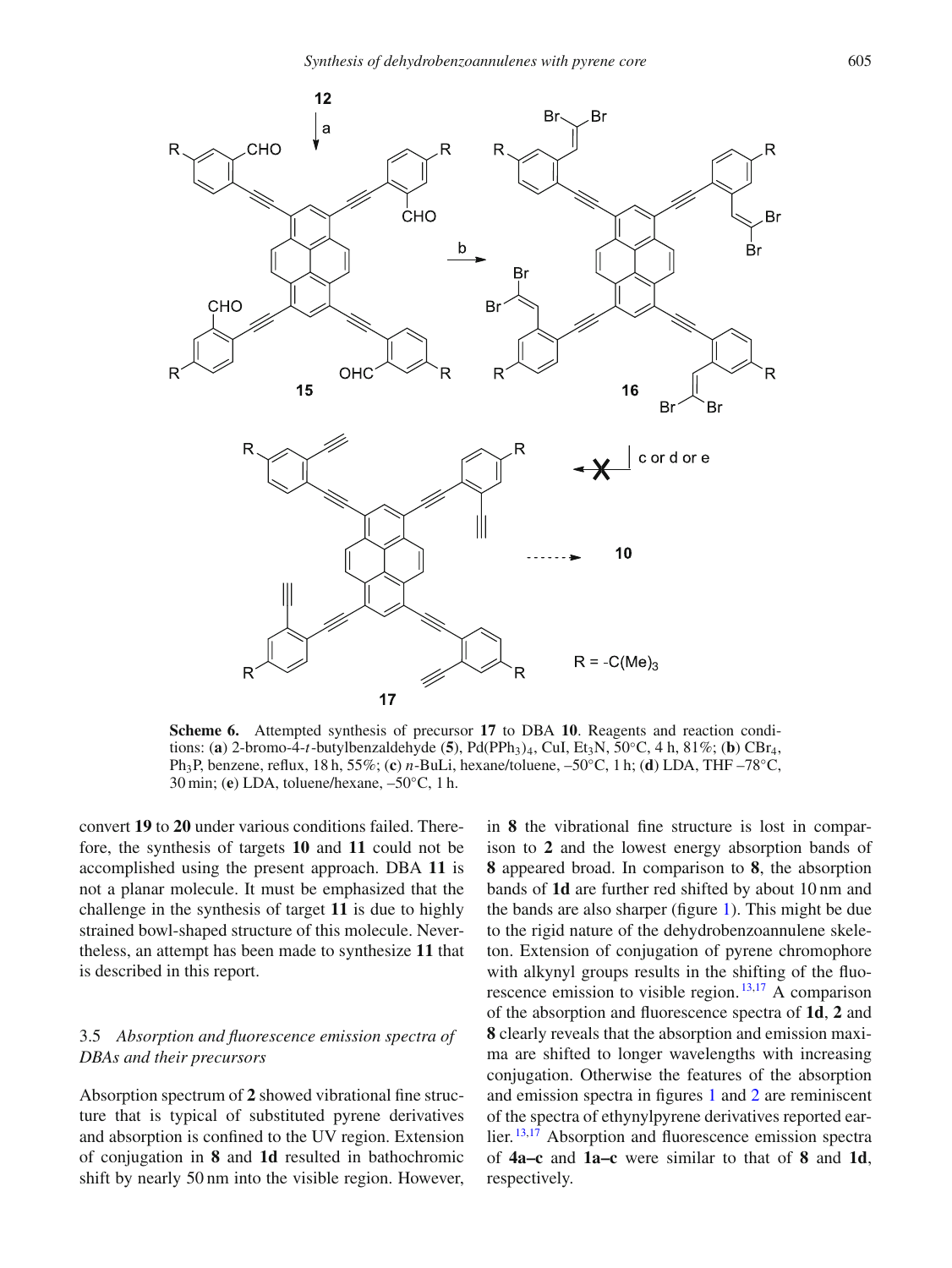<span id="page-9-0"></span>

**Scheme 7.** Attempted synthesis of precursor **20** to DBA **11**. Reagents and reaction conditions: (**a**) CBr4, Ph3P, Zn, CH2Cl2, rt, 12 h, 60%; (**b**) *n*-BuLi, hexane/toluene, –50◦C, 1 h; (**c**) LDA, THF –78◦C, 30 min; (**d**) LDA, toluene/hexane, −50◦C, 1 h.

<span id="page-9-1"></span>

<span id="page-9-2"></span>

**Figure 1.** Absorption spectra (10<sup>−</sup><sup>5</sup> M) of **2**, **8** and **1d** in  $CH<sub>2</sub>Cl<sub>2</sub>$ .

**Figure 2.** Fluorescence emission spectra (10<sup>−</sup><sup>5</sup> M) of **2**  $(\lambda_{ex} \cdot 360 \text{ nm})$ , **8** ( $\lambda_{ex}$  409 nm) and **1d** ( $\lambda_{ex}$  405 nm) in CH<sub>2</sub>Cl<sub>2</sub>.